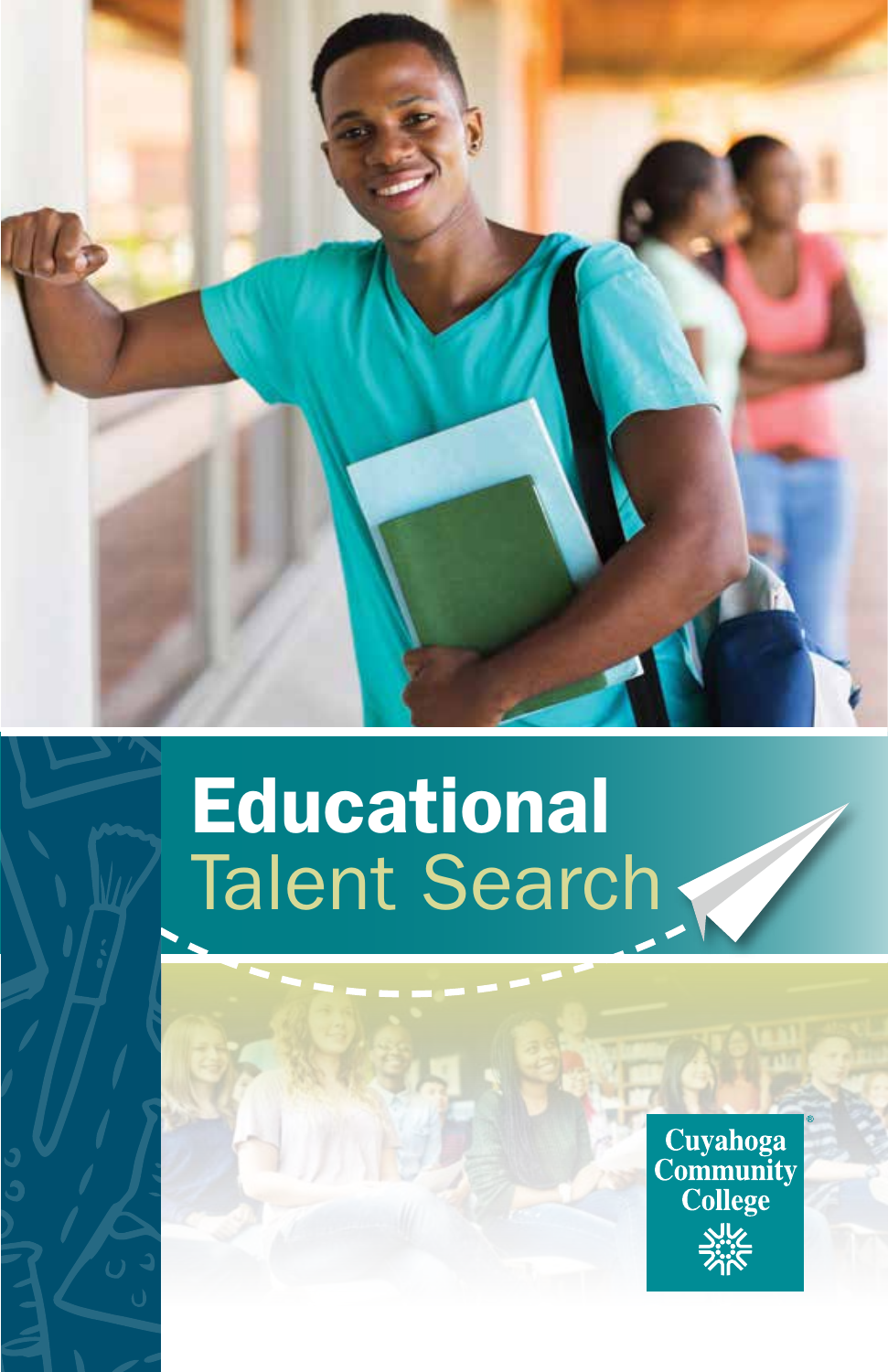## About Educational Talent Search

Educational Talent Search (ETS) is a federally funded pre-college program created in 1965 as part of the Higher Education Act. Annually, \$712,454 in funding is provided by the U.S. Department of Education. ETS has been a part of Cuyahoga Community College since 1968. The program services 1,300 students in grades 6-12. ETS provides academic, career and financial counseling and encourages participants to graduate high school and complete their postsecondary education. A variety of free services are available to participants, including scholastic, cultural and enrichment activities.

### ETS currently serves students from:

- Charles A. Mooney Elementary School
- Scranton Elementary School
- Wade Park Elementary School
- East Technical High School
- James Ford Rhodes High School
- John Adams High School
- Lincoln-West High School

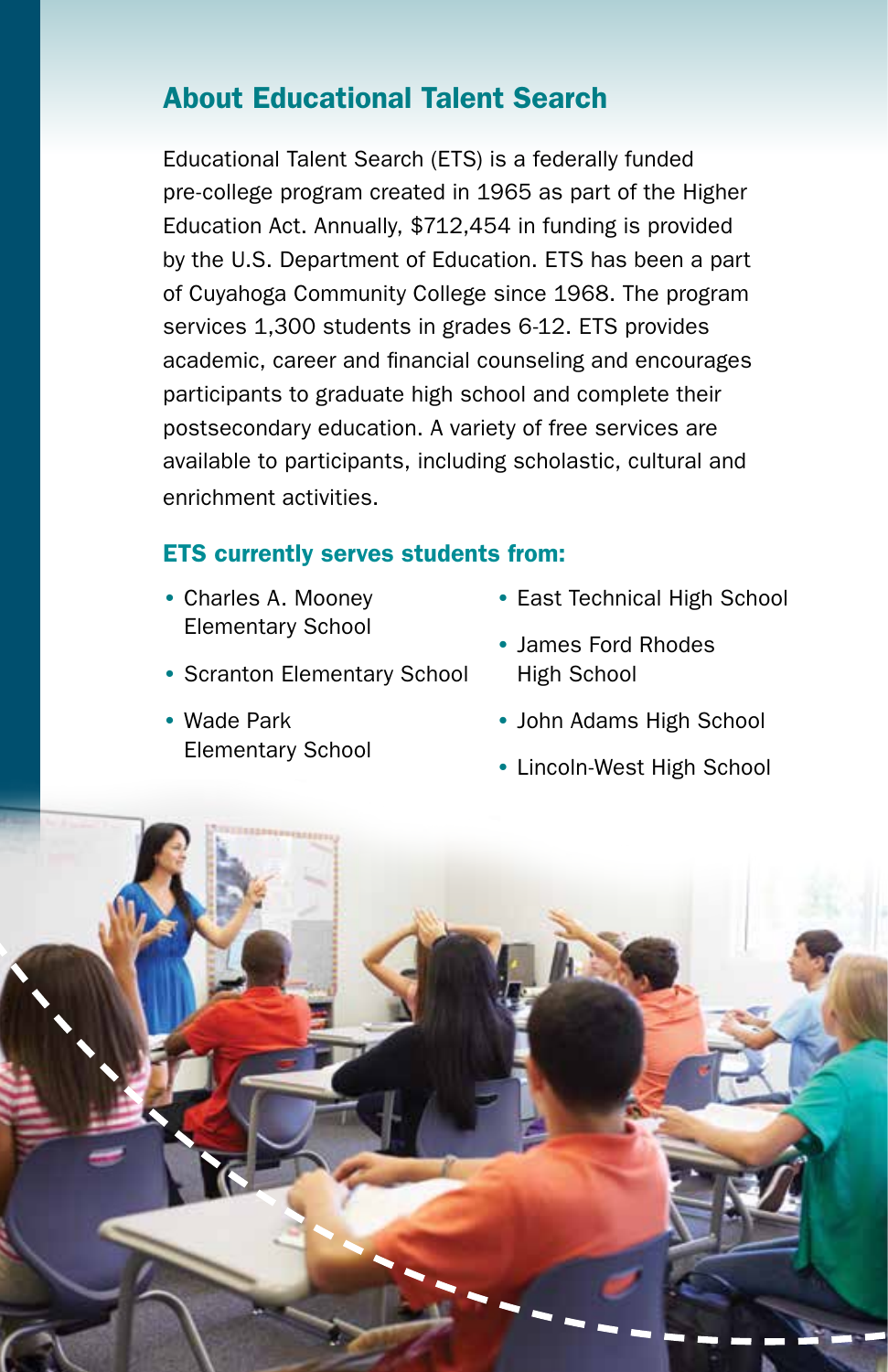## **Mission**

The mission of ETS is to help underresourced, potential first-generation college students generate the skills and motivation necessary to complete secondary education and to enter and successfully graduate from a program of postsecondary education.

ETS student liaisons meet with participants throughout the school year, providing counseling services as well as academic and career workshops that empower students to develop their educational and career goals. Participants are rewarded with increased confidence, motivation and a brighter outlook toward their future.

ETS instructional assistants meet with participants throughout the school year to provide academic support in Math, Science, or English to students utilizing education software and programming. Instructional Assistants work directly with students assisting in one-on-one, small-group and classroom settings.

Other services include pre-college workshops, needs assessment, academic advising, tutoring and career exploration. Financial aid and college application assistance are also provided. Students are encouraged to participate in college tours and cultural activities throughout the year.

#### ACADEMIC SERVICES

- Academic advising
- ACT/SAT/PSAT preparation
- State of Ohio test
- Study skills workshops
- Personal development
- Summer Enrichment Program
- Virtual job shadowing
- Tutoring
- Problem-solving and critical thinking
- Mentoring

#### CAREER SERVICES

- Career counseling, fairs and exploration
- College admissions assistance
- College fairs and tours
- Financial aid counseling and application assistance
- Scholarship information